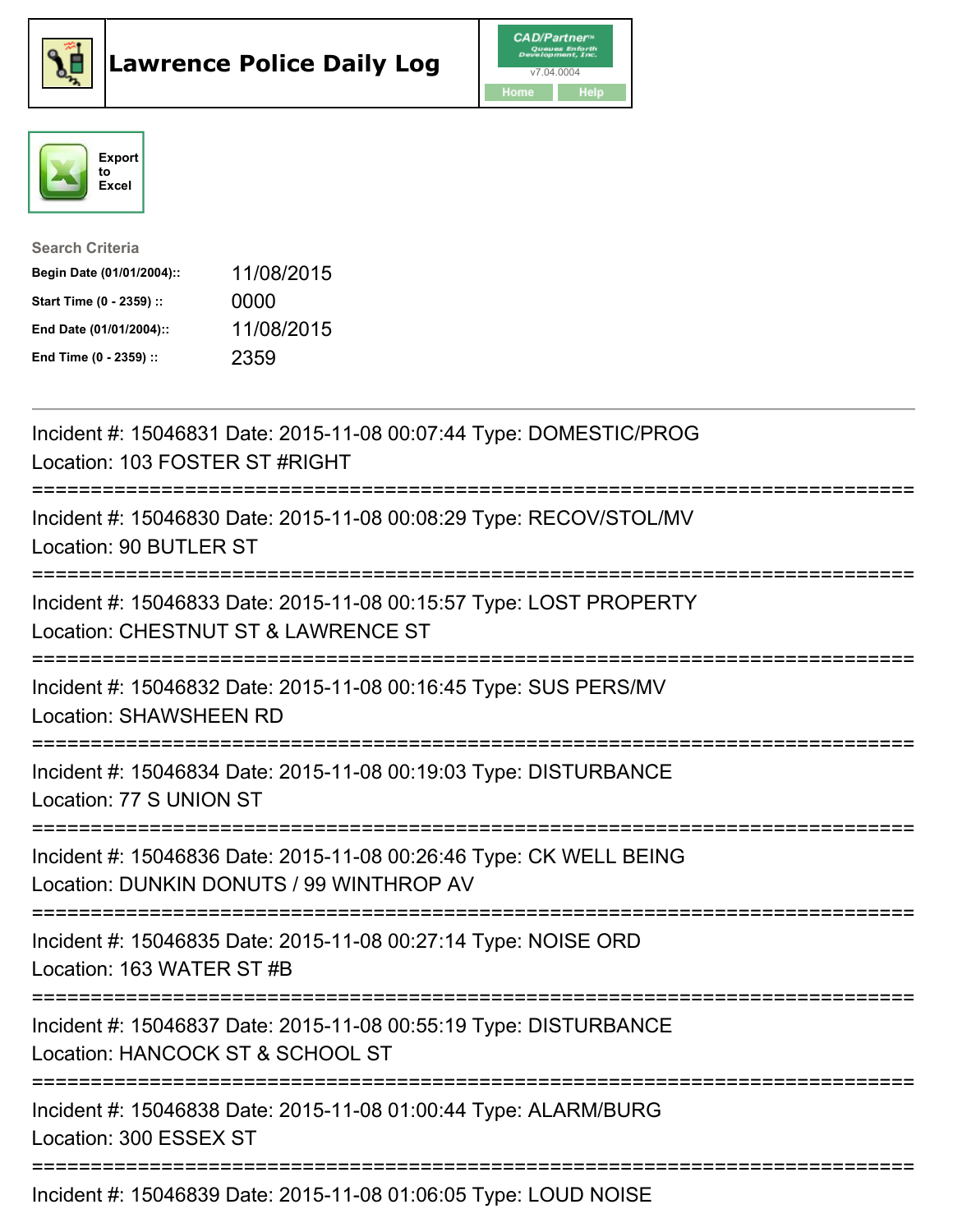Location: 237 JACKSON ST #4

| Incident #: 15046840 Date: 2015-11-08 01:08:51 Type: FIGHT<br>Location: BONGO RESTARAUNT / 199 LAWRENCE ST                 |
|----------------------------------------------------------------------------------------------------------------------------|
| Incident #: 15046841 Date: 2015-11-08 01:17:10 Type: TOW OF M/V<br>Location: TRESPASS / 32 CAMELLA TEOLI WY                |
| Incident #: 15046842 Date: 2015-11-08 01:18:21 Type: A&B PROG<br>Location: WALGREENS / 135 BROADWAY                        |
| Incident #: 15046843 Date: 2015-11-08 01:22:13 Type: LOUD NOISE<br>Location: 24 INMAN ST                                   |
| Incident #: 15046844 Date: 2015-11-08 01:24:20 Type: A&B PROG<br>Location: BAILEY ST & S UNION ST                          |
| Incident #: 15046845 Date: 2015-11-08 01:27:03 Type: NOISE ORD<br>Location: 88 HAVERHILL ST                                |
| Incident #: 15046846 Date: 2015-11-08 01:28:13 Type: A&B PROG<br>Location: BAILEY ST & S UNION ST                          |
| Incident #: 15046847 Date: 2015-11-08 01:39:56 Type: M/V STOP<br>Location: CHESTER ST & S BROADWAY                         |
| Incident #: 15046848 Date: 2015-11-08 01:42:19 Type: NOISE ORD<br>Location: 154 MYRTLE ST #1                               |
| Incident #: 15046849 Date: 2015-11-08 01:47:53 Type: SHOTS FIRED<br>Location: BROADWAY & PARK ST                           |
| ==============<br>Incident #: 15046850 Date: 2015-11-08 01:52:17 Type: ALARM/BURG<br>Location: K-OSS LOUNGE / 596 ESSEX ST |
| Incident #: 15046851 Date: 2015-11-08 02:08:07 Type: DISTURBANCE<br>Location: 163 PARK ST                                  |
| Incident #: 15046852 Date: 2015-11-08 02:10:58 Type: NOISE ORD<br>Location: 28 YALE ST #1                                  |
| Incident #: 15046853 Date: 2015-11-08 02:15:14 Type: SHOTS FIRED                                                           |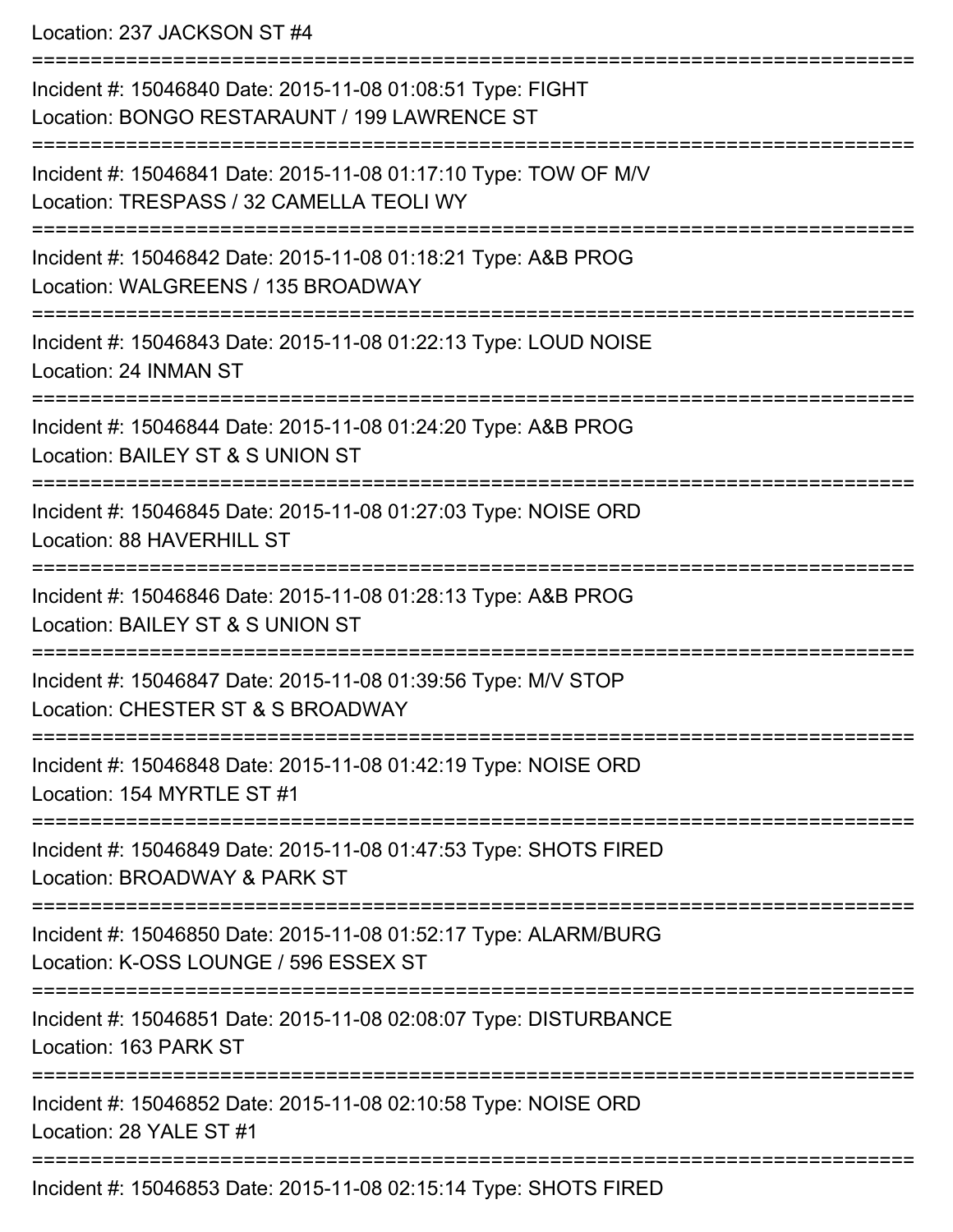| Incident #: 15046854 Date: 2015-11-08 02:23:12 Type: SUS PERS/MV<br>Location: BREEN FUNERAL HOME / 122 AMESBURY ST                    |
|---------------------------------------------------------------------------------------------------------------------------------------|
| Incident #: 15046855 Date: 2015-11-08 02:36:02 Type: HIT & RUN M/V<br>Location: 104 WATER ST                                          |
| Incident #: 15046856 Date: 2015-11-08 02:58:38 Type: MAN DOWN<br>Location: HAMPSHIRE ST & MYRTLE ST                                   |
| Incident #: 15046857 Date: 2015-11-08 03:00:22 Type: 911 HANG UP<br>Location: 8 LEXINGTON ST                                          |
| Incident #: 15046858 Date: 2015-11-08 03:18:26 Type: DISTURBANCE<br>Location: 100 SUNSET AV                                           |
| :================================<br>Incident #: 15046859 Date: 2015-11-08 03:22:55 Type: MEDIC SUPPORT<br>Location: 169 HAVERHILL ST |
| Incident #: 15046860 Date: 2015-11-08 03:40:50 Type: DISTURBANCE<br>Location: 141 AMESBURY ST                                         |
| Incident #: 15046861 Date: 2015-11-08 03:40:59 Type: FIRE WORKS<br>Location: 112 MARSTON ST #402                                      |
| Incident #: 15046862 Date: 2015-11-08 03:50:08 Type: M/V STOP<br>Location: JORDAN ST & WATER ST                                       |
| Incident #: 15046863 Date: 2015-11-08 03:59:17 Type: M/V STOP<br>Location: AMESBURY ST & HAVERHILL ST                                 |
| Incident #: 15046864 Date: 2015-11-08 04:06:54 Type: M/V STOP<br>Location: WINTHROP AV                                                |
| Incident #: 15046865 Date: 2015-11-08 05:54:58 Type: NOISE ORD<br>Location: 196 BRUCE ST                                              |
| Incident #: 15046866 Date: 2015-11-08 07:00:50 Type: M/V STOP<br>Location: BROADWAY & LOWELL ST                                       |
| Incident #: 15046867 Date: 2015-11-08 07:01:58 Type: DOMESTIC/PROG                                                                    |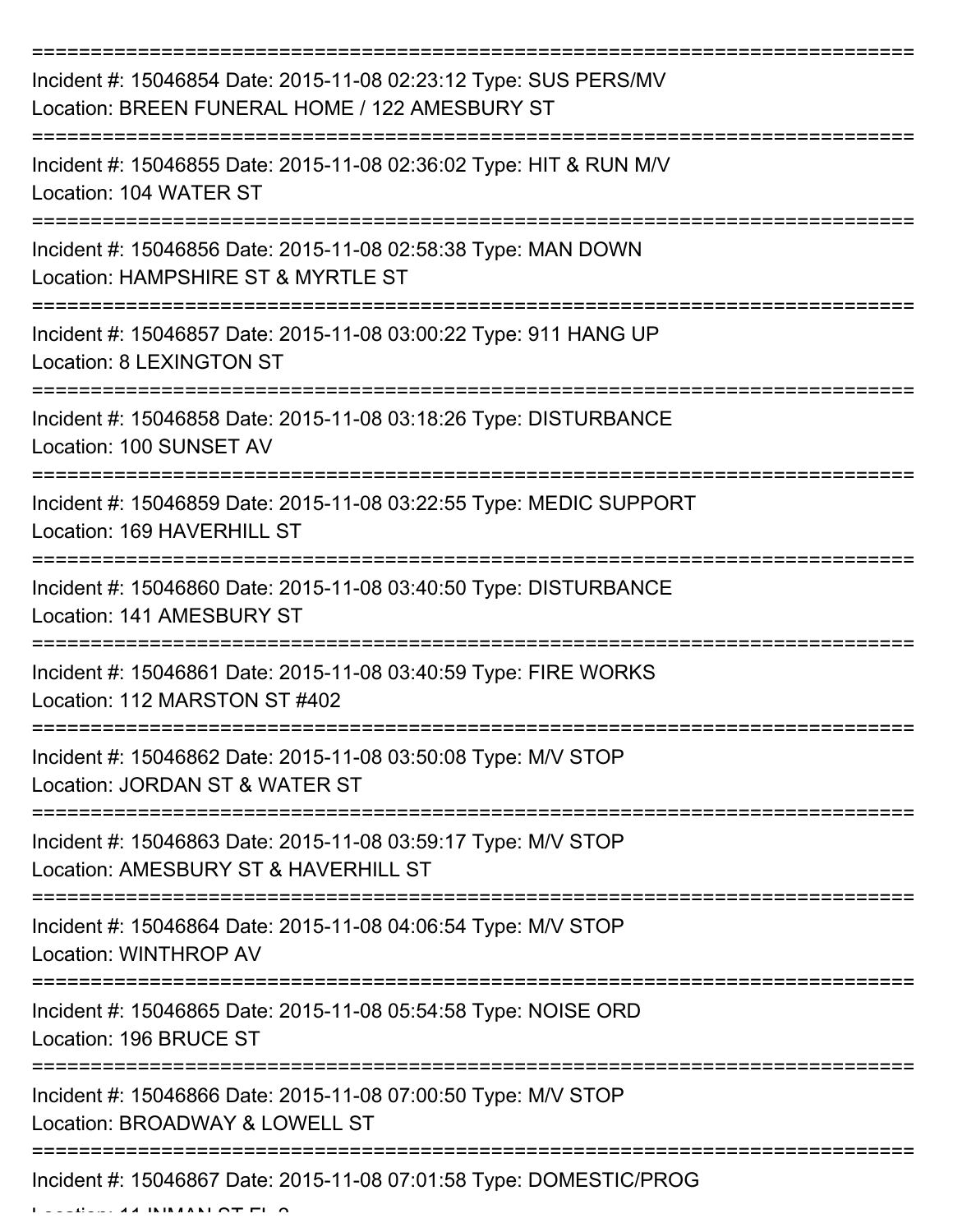| Incident #: 15046868 Date: 2015-11-08 07:07:38 Type: M/V STOP<br>Location: BROADWAY & HAVERHILL ST                 |
|--------------------------------------------------------------------------------------------------------------------|
| Incident #: 15046869 Date: 2015-11-08 07:12:30 Type: SHOTS FIRED<br>Location: AMES ST & BUTLER ST                  |
| Incident #: 15046870 Date: 2015-11-08 07:13:05 Type: M/V STOP<br>Location: BROADWAY & HAVERHILL ST                 |
| Incident #: 15046871 Date: 2015-11-08 07:24:07 Type: PARK & WALK<br>Location: BRADFORD ST & BROADWAY               |
| Incident #: 15046872 Date: 2015-11-08 07:51:04 Type: ALARM/BURG<br>Location: EL MERCADADITO GROCERY / 49 WALNUT ST |
| Incident #: 15046873 Date: 2015-11-08 08:18:33 Type: NOISE ORD<br>Location: 76 PHILLIPS ST #3                      |
| Incident #: 15046874 Date: 2015-11-08 08:32:34 Type: ALARMS<br>Location: EL MERCADITO GROCERY / 49 WALNUT ST       |
| Incident #: 15046875 Date: 2015-11-08 08:49:23 Type: ALARM/BURG<br>Location: IRENE DELAGE / 12 LENOX CIR           |
| Incident #: 15046876 Date: 2015-11-08 09:13:04 Type: MV/BLOCKING<br>Location: 641 HAVERHILL ST                     |
| Incident #: 15046877 Date: 2015-11-08 09:14:09 Type: ANIMAL COMPL<br><b>Location: SYLVESTER ST</b>                 |
| Incident #: 15046878 Date: 2015-11-08 09:47:15 Type: ALARM/BURG<br>Location: 60 ISLAND ST                          |
| Incident #: 15046879 Date: 2015-11-08 09:56:57 Type: ALARM/BURG<br>Location: COMM DAYCARE / 7 BALLARD WY           |
| Incident #: 15046880 Date: 2015-11-08 10:12:41 Type: DOMESTIC/PAST<br>Location: 156 EXCHANGE ST                    |
| Incident #: 15046883 Date: 2015-11-08 10:14:26 Type: HIT & RUN M/V                                                 |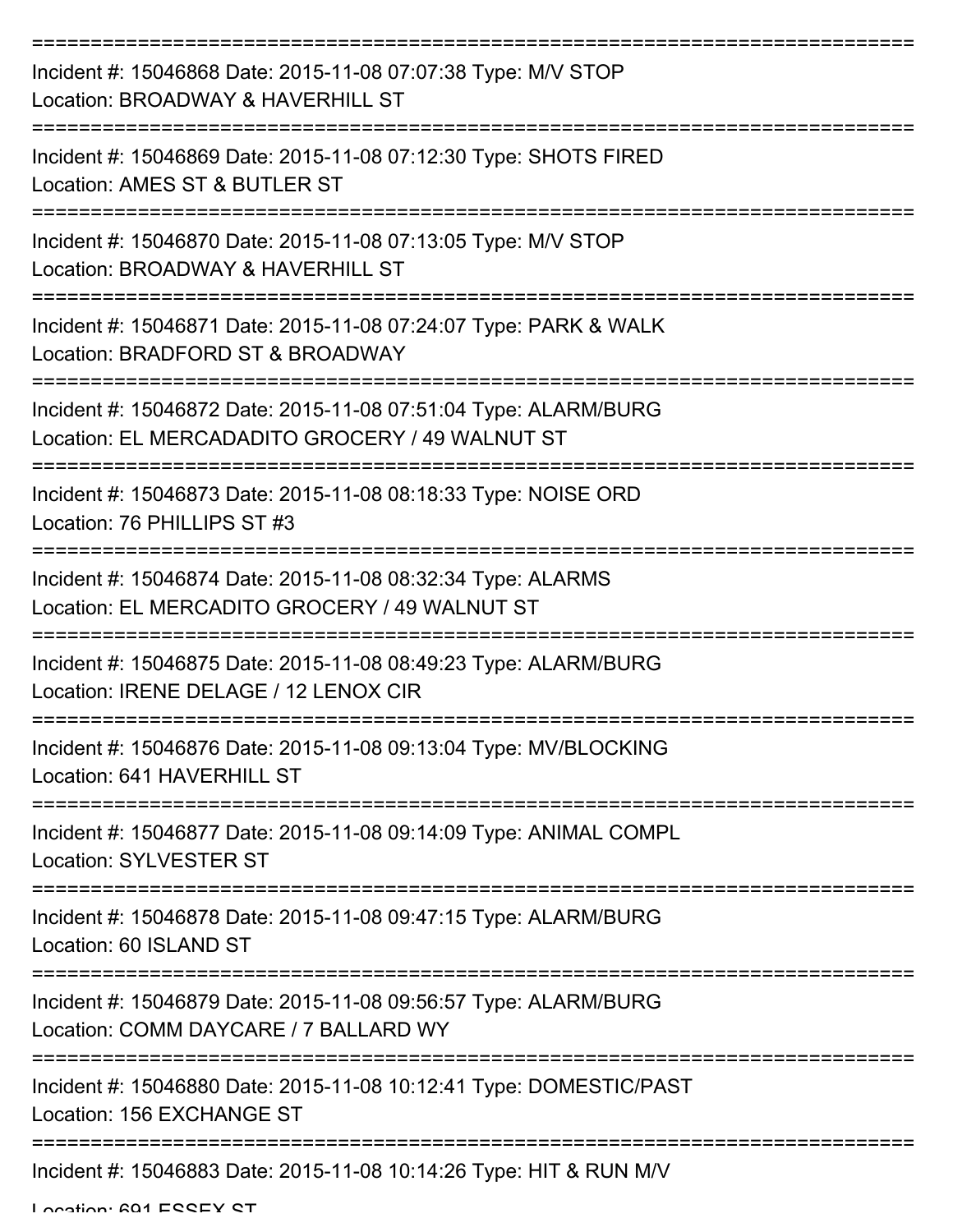| Incident #: 15046881 Date: 2015-11-08 10:14:34 Type: PARK & WALK<br>Location: BROADWAY & HAVERHILL ST                |
|----------------------------------------------------------------------------------------------------------------------|
| Incident #: 15046882 Date: 2015-11-08 10:18:28 Type: DOMESTIC/PROG<br>Location: 156 EXCHANGE ST                      |
| Incident #: 15046884 Date: 2015-11-08 10:44:21 Type: TRESPASSING<br>Location: 18 IRENE ST                            |
| Incident #: 15046885 Date: 2015-11-08 10:59:47 Type: SUICIDE ATTEMPT<br>Location: 7 EASTON ST #REAR                  |
| Incident #: 15046886 Date: 2015-11-08 11:03:11 Type: MAN DOWN<br>Location: 241 S UNION ST                            |
| Incident #: 15046887 Date: 2015-11-08 11:39:54 Type: INVEST CONT<br>Location: 14 SAVOIE AV                           |
| ---------------------<br>Incident #: 15046888 Date: 2015-11-08 11:48:06 Type: ANIMAL COMPL<br>Location: 205 FERRY ST |
| Incident #: 15046889 Date: 2015-11-08 12:08:18 Type: SPECIAL CHECK<br>Location: FROST SCHOOL / 33 HAMLET ST          |
| Incident #: 15046890 Date: 2015-11-08 12:23:28 Type: ALARM/BURG<br>Location: 32 LENOX CIR                            |
| Incident #: 15046891 Date: 2015-11-08 12:44:45 Type: NOISE ORD<br><b>Location: 35 CHICKERING ST</b>                  |
| Incident #: 15046892 Date: 2015-11-08 12:51:33 Type: LIC PLATE STO<br>Location: 19 ENDICOTT ST                       |
| Incident #: 15046893 Date: 2015-11-08 12:54:55 Type: HIT & RUN M/V<br>Location: 169 LAWRENCE ST FL 3                 |
| Incident #: 15046894 Date: 2015-11-08 13:04:30 Type: NOISE ORD<br>Location: BROOKFIELD ST & INMAN ST                 |
| Incident #: 15046895 Date: 2015-11-08 13:23:04 Type: STOL/MV/PAS                                                     |

Location: 18 CHESTNUT ST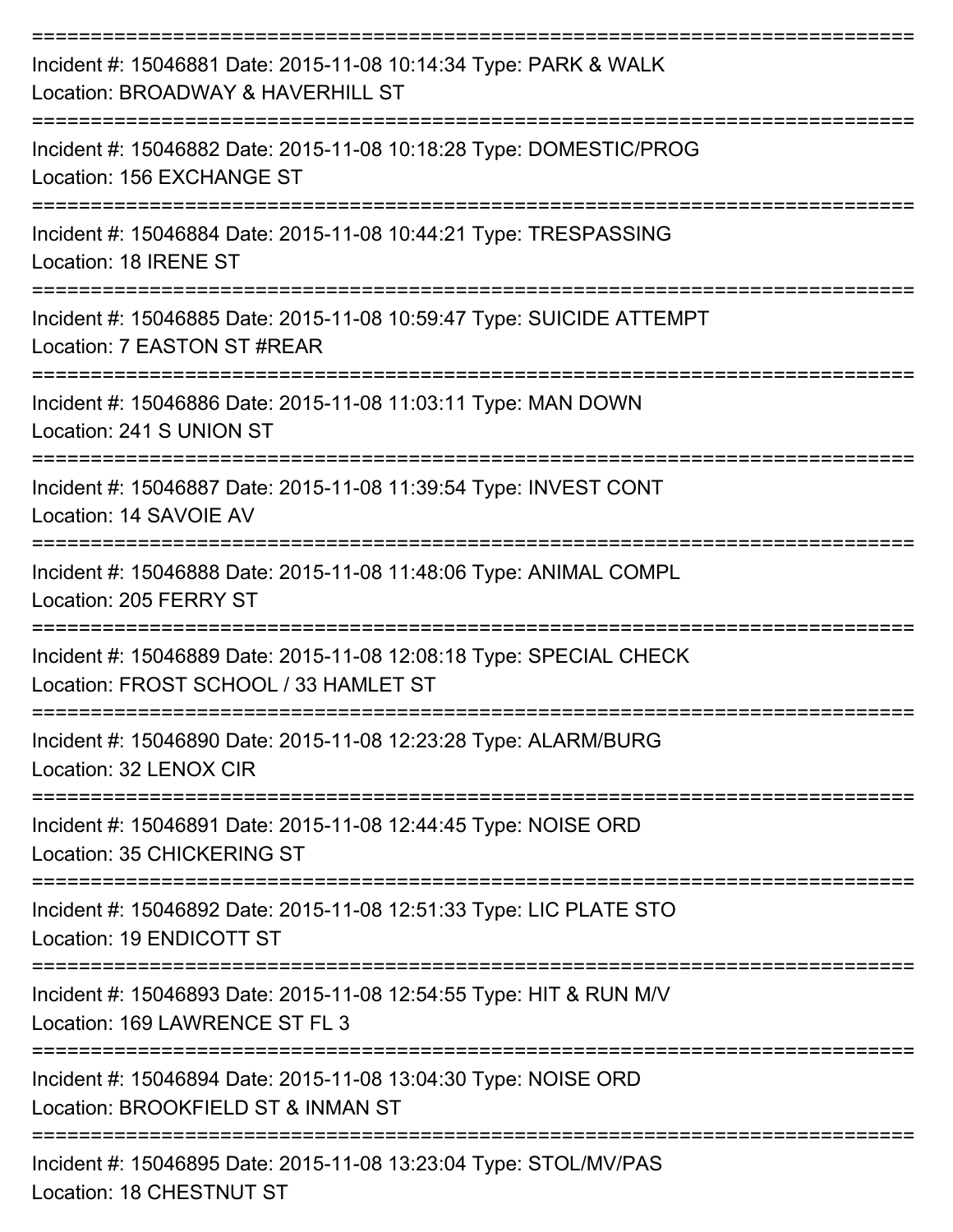| Incident #: 15046896 Date: 2015-11-08 13:42:41 Type: SHOPLIFTING<br>Location: 700 ESSEX ST                                                           |
|------------------------------------------------------------------------------------------------------------------------------------------------------|
| =================================<br>Incident #: 15046897 Date: 2015-11-08 13:56:02 Type: 911 HANG UP<br><b>Location: 5 FERGUSON ST</b>              |
| Incident #: 15046898 Date: 2015-11-08 14:09:43 Type: ALARM/BURG<br>Location: LAWRENCE HIGH SCHOOL / 71 N PARISH RD<br>============================== |
| Incident #: 15046899 Date: 2015-11-08 14:19:50 Type: B&E/MV/PAST<br>Location: 381 HAMPSHIRE ST                                                       |
| Incident #: 15046900 Date: 2015-11-08 14:21:52 Type: VIO CITY ORD<br>Location: 99 CHESTER ST                                                         |
| Incident #: 15046901 Date: 2015-11-08 14:27:40 Type: SUS PERS/MV<br>Location: MERRIMACK ST & S UNION ST                                              |
| :========================<br>Incident #: 15046902 Date: 2015-11-08 14:44:35 Type: STOL/MV/PAS<br>Location: 40 BERNARD AV                             |
| Incident #: 15046903 Date: 2015-11-08 15:26:27 Type: CK WELL BEING<br>Location: 264 JACKSON ST                                                       |
| Incident #: 15046904 Date: 2015-11-08 15:26:41 Type: SUS PERS/MV<br>Location: 25 ENDICOTT ST                                                         |
| Incident #: 15046905 Date: 2015-11-08 15:32:34 Type: DOMESTIC/PROG<br>Location: COMMON ST & LAWRENCE ST                                              |
| Incident #: 15046906 Date: 2015-11-08 15:49:14 Type: MV/BLOCKING<br>Location: 8 NESMITH ST                                                           |
| Incident #: 15046907 Date: 2015-11-08 16:24:32 Type: TRESPASSING<br>Location: 383 HAVERHILL ST #31                                                   |
| Incident #: 15046908 Date: 2015-11-08 16:30:22 Type: DISTURBANCE<br>Location: 10 BEDFORD ST #1                                                       |
| Incident #: 15046909 Date: 2015-11-08 16:33:53 Type: 911 HANG UP<br>Location: 624 HOWARD ST FL 3                                                     |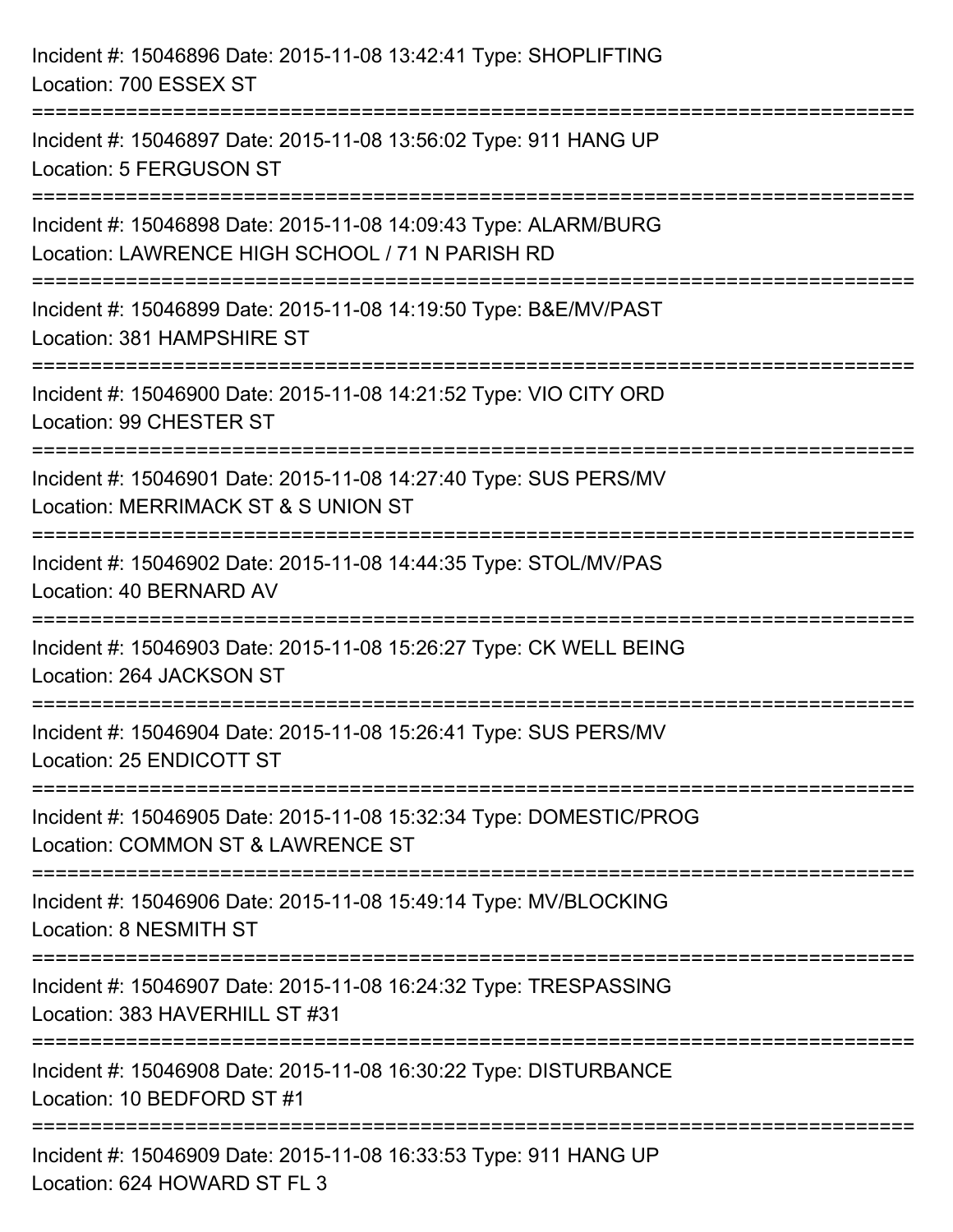| Incident #: 15046910 Date: 2015-11-08 16:39:13 Type: LARCENY/PAST<br>Location: 30 MONTGOMERY ST #1                                 |
|------------------------------------------------------------------------------------------------------------------------------------|
| Incident #: 15046911 Date: 2015-11-08 16:47:34 Type: GEN OFFENCES<br><b>Location: 9 SUMMER ST</b>                                  |
| Incident #: 15046913 Date: 2015-11-08 17:14:53 Type: MV/BLOCKING<br>Location: 17 MT VERNON ST                                      |
| Incident #: 15046912 Date: 2015-11-08 17:14:55 Type: SUS PERS/MV<br>Location: AMES ST & BYRON AV                                   |
| Incident #: 15046914 Date: 2015-11-08 17:26:01 Type: MEDIC SUPPORT<br>Location: 338 SALEM ST FL 1                                  |
| Incident #: 15046915 Date: 2015-11-08 17:31:19 Type: DISTURBANCE<br>Location: ESSEX ST & OXFORD ST                                 |
| Incident #: 15046916 Date: 2015-11-08 17:37:45 Type: HIT & RUN M/V<br>Location: FRANKLIN ST & LOWELL ST                            |
| Incident #: 15046917 Date: 2015-11-08 17:40:22 Type: SUS PERS/MV<br>Location: 114 BAILEY ST                                        |
| Incident #: 15046918 Date: 2015-11-08 17:41:24 Type: MEDIC SUPPORT<br>Location: 31 LEONARD AV FL 1                                 |
| Incident #: 15046919 Date: 2015-11-08 17:51:48 Type: M/V STOP<br><b>Location: HIGH ST</b>                                          |
| Incident #: 15046920 Date: 2015-11-08 18:01:27 Type: MEDIC SUPPORT<br>Location: 66 ARLINGTON ST                                    |
| Incident #: 15046921 Date: 2015-11-08 18:06:27 Type: NEIGHBOR PROB<br>Location: 29 ORCHARD ST #2<br>============================== |
| Incident #: 15046922 Date: 2015-11-08 18:13:13 Type: M/V STOP<br>Location: BENNINGTON ST & PARK ST                                 |
| Incident #: 15046923 Date: 2015-11-08 18:17:44 Type: CK WELL BEING<br>Location: 25 BEVEL ST                                        |

===========================================================================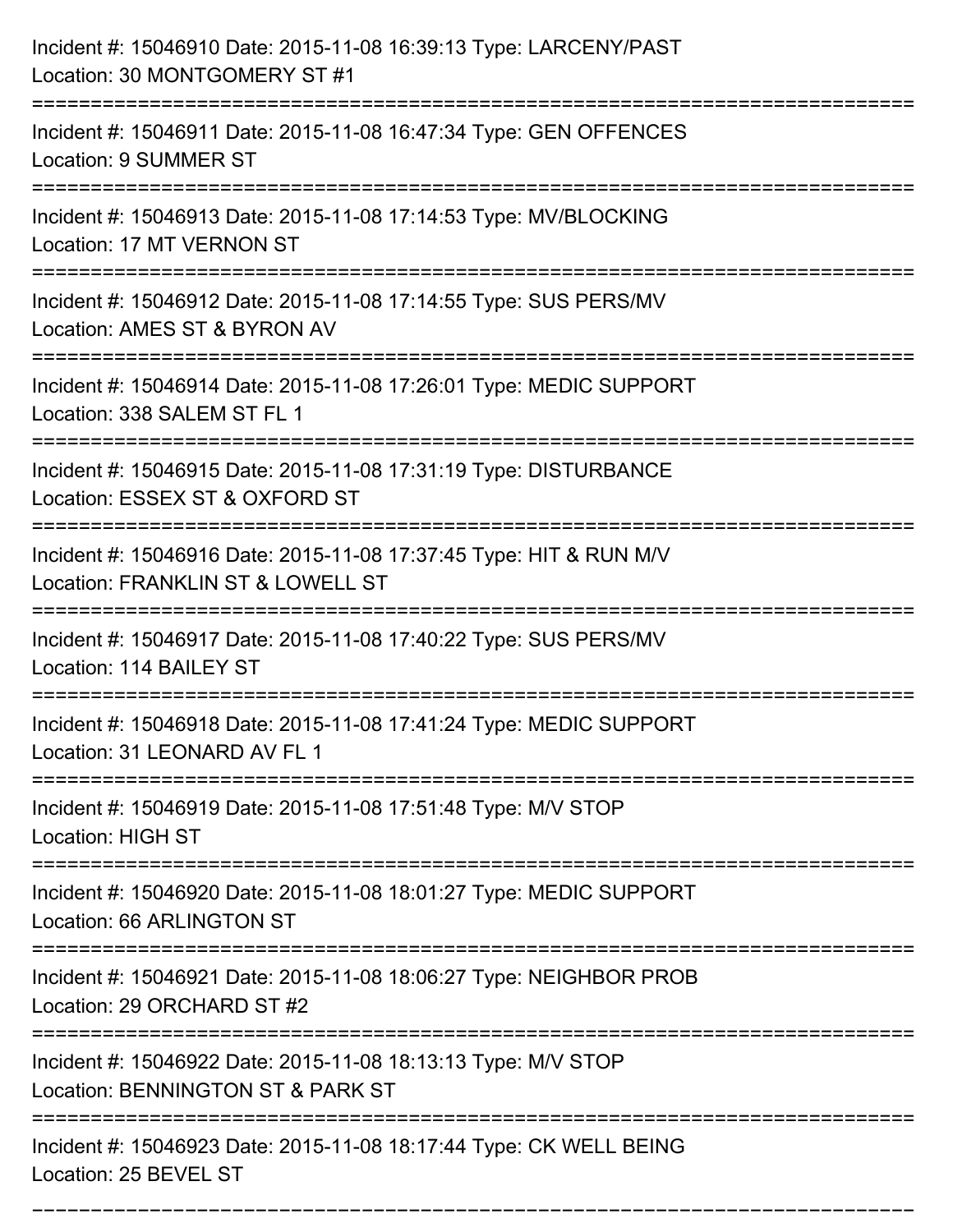| Incident #: 15046924 Date: 2015-11-08 18:26:52 Type: MV/BLOCKING<br>Location: 8 CHELMSFORD ST<br>:=========================== |
|-------------------------------------------------------------------------------------------------------------------------------|
| Incident #: 15046925 Date: 2015-11-08 18:30:34 Type: DRUG VIO<br>Location: FERRY ST & KENDALL ST                              |
| Incident #: 15046926 Date: 2015-11-08 18:36:10 Type: DRUG OVERDOSE<br>Location: 249 BROADWAY                                  |
| Incident #: 15046927 Date: 2015-11-08 18:36:20 Type: LOUD NOISE<br>Location: 106 WATER ST #2<br>:==================           |
| Incident #: 15046929 Date: 2015-11-08 18:40:58 Type: FIGHT<br>Location: LAWRENCE HIGH SCHOOL / 70 N PARISH RD                 |
| Incident #: 15046928 Date: 2015-11-08 18:44:24 Type: MEDIC SUPPORT<br>Location: 10 NELSON ST                                  |
| Incident #: 15046930 Date: 2015-11-08 18:52:17 Type: DOMESTIC/PROG<br>Location: 54 BOWDOIN ST                                 |
| Incident #: 15046932 Date: 2015-11-08 18:55:56 Type: MEDIC SUPPORT<br>Location: 5 BRADFORD PL #1R                             |
| Incident #: 15046931 Date: 2015-11-08 18:56:47 Type: WOMAN DOWN<br><b>Location: BOWDOIN ST</b>                                |
| Incident #: 15046933 Date: 2015-11-08 18:57:07 Type: B&E/PAST<br>Location: 16 CANTERBURY ST                                   |
| Incident #: 15046935 Date: 2015-11-08 19:15:45 Type: M/V STOP<br>Location: ANDOVER ST & BELKNAP ST                            |
| Incident #: 15046934 Date: 2015-11-08 19:16:05 Type: M/V STOP<br>Location: ALDER ST & HAMPSHIRE ST                            |
| Incident #: 15046937 Date: 2015-11-08 19:16:16 Type: DISTURBANCE<br>Location: 101 UNION ST                                    |
| Incident #: 15046936 Date: 2015-11-08 19:17:38 Type: M/V STOP<br>Location: ALDER ST & HAMPSHIRE ST                            |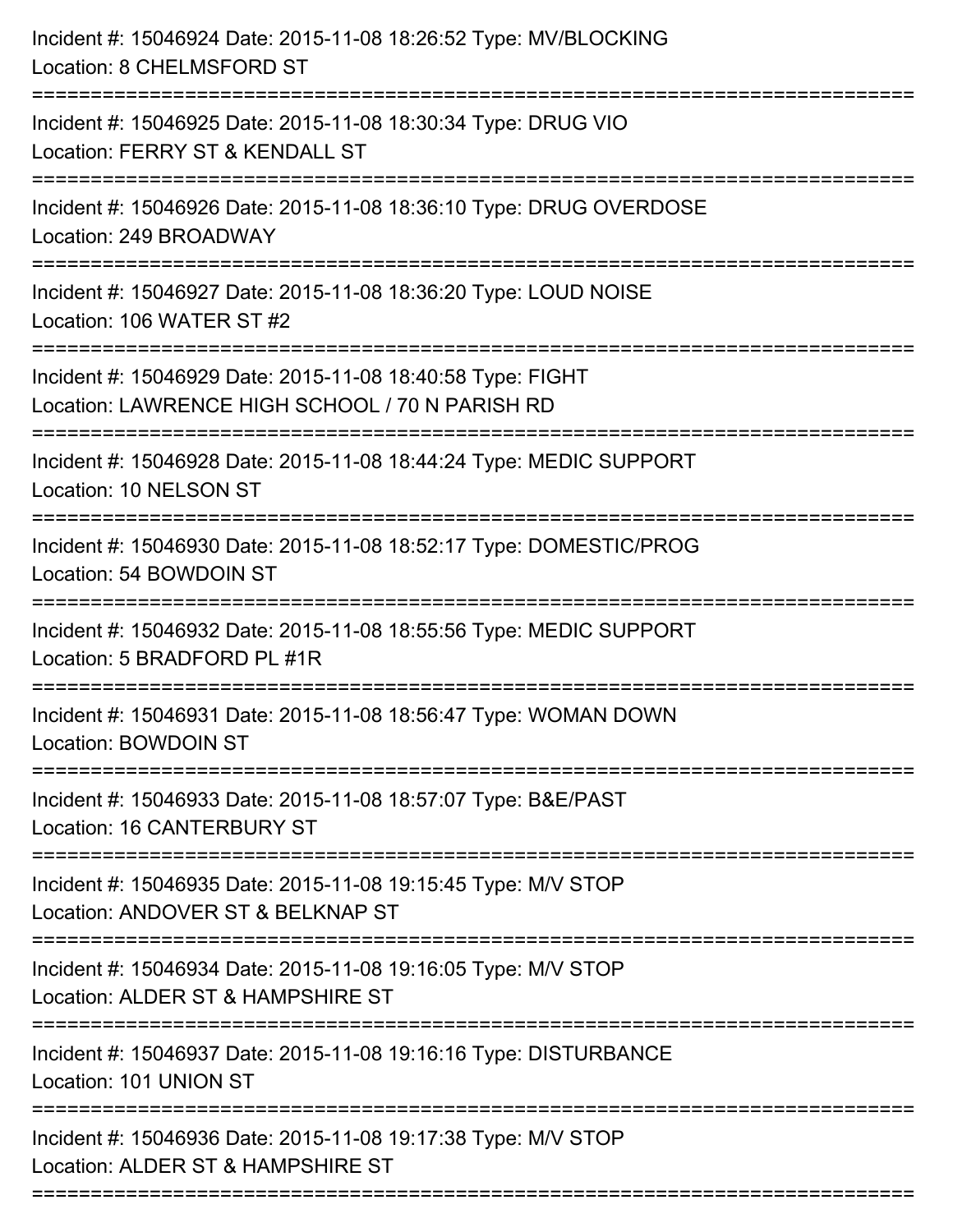Location: 7 EASTON ST #REAR FL 2

| Incident #: 15046939 Date: 2015-11-08 19:37:53 Type: FIGHT<br>Location: 112 MARSTON ST #408                                  |
|------------------------------------------------------------------------------------------------------------------------------|
| Incident #: 15046940 Date: 2015-11-08 19:45:48 Type: MEDIC SUPPORT<br>Location: 14 BUNKERHILL ST                             |
| Incident #: 15046941 Date: 2015-11-08 19:54:28 Type: MEDIC SUPPORT<br>Location: 27 SYLVESTER ST FL 1                         |
| Incident #: 15046942 Date: 2015-11-08 19:58:59 Type: AUTO ACC/NO PI<br>Location: ARLINGTON ST & BROADWAY<br>---------------- |
| Incident #: 15046944 Date: 2015-11-08 20:46:23 Type: SEX OFF. PAST<br>Location: LAWRENCE GENERAL HOSPITAL / 1 GENERAL ST     |
| Incident #: 15046943 Date: 2015-11-08 20:47:41 Type: MEDIC SUPPORT<br>Location: 401 CANAL ST                                 |
| Incident #: 15046945 Date: 2015-11-08 20:51:01 Type: KEEP PEACE<br>Location: 2 WASHINGTON ST FL 3                            |
| Incident #: 15046946 Date: 2015-11-08 21:01:46 Type: AUTO ACC/PI<br>Location: 660 S UNION ST                                 |
| Incident #: 15046947 Date: 2015-11-08 21:15:54 Type: UNKNOWN PROB<br>Location: 18 AMHERST ST                                 |
| Incident #: 15046948 Date: 2015-11-08 21:21:16 Type: ASSSIT OTHER PD<br>Location: 3 FLORENCE ST FL 2                         |
| Incident #: 15046949 Date: 2015-11-08 21:42:25 Type: MEDIC SUPPORT<br>Location: 25 BENNINGTON ST FL 3                        |
| Incident #: 15046950 Date: 2015-11-08 21:59:28 Type: AUTO ACC/NO PI<br>Location: BURGER KING / 187 BROADWAY                  |
| Incident #: 15046951 Date: 2015-11-08 22:03:56 Type: ALARM/BURG<br>Location: 45 ABBOTT ST                                    |
|                                                                                                                              |